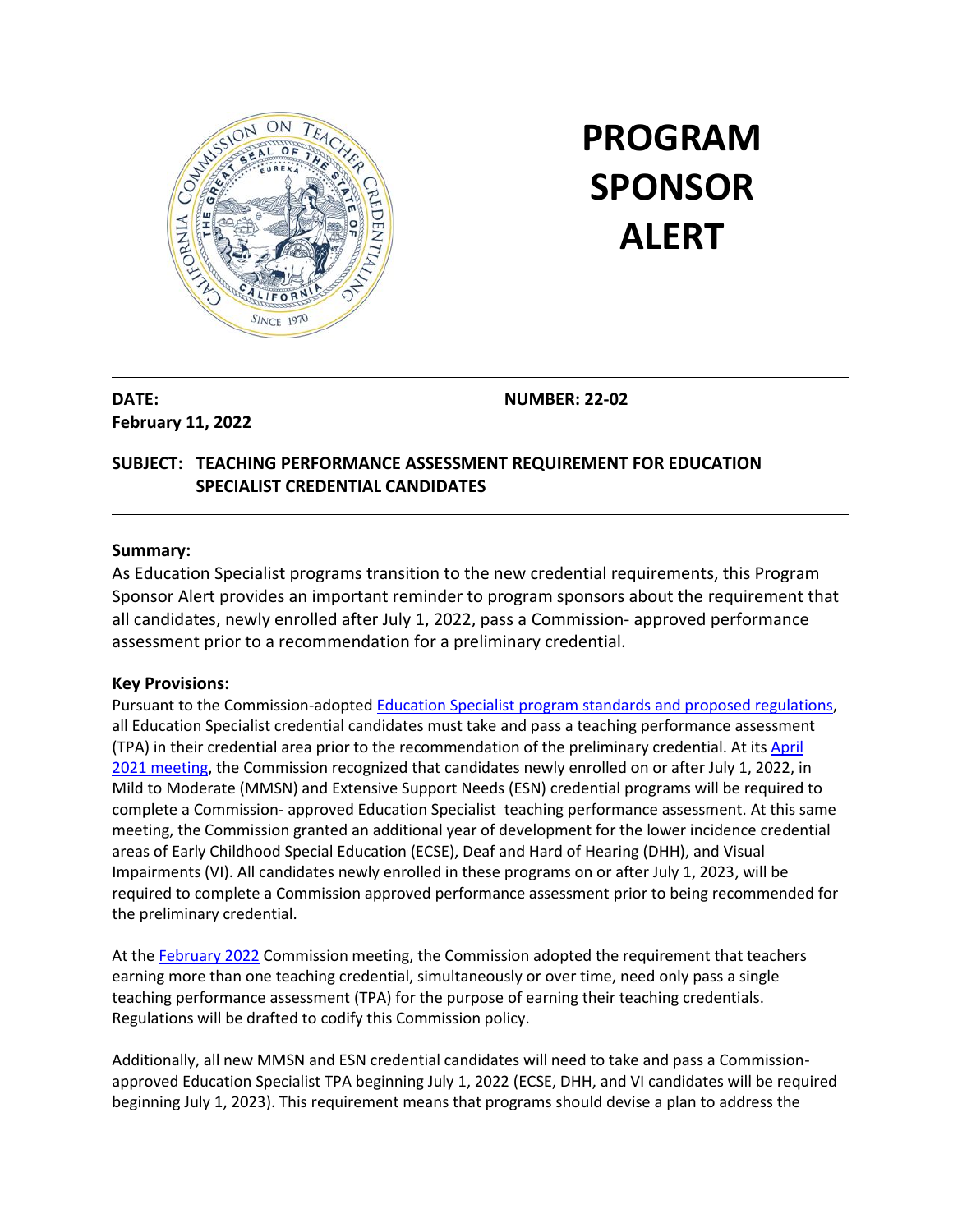[shaded sections A-D](https://www.ctc.ca.gov/docs/default-source/educator-prep/standards/education-specialist-standards-pdf.pdf?sfvrsn=729750b1_45) so that the program is prepared to implement the TPA with these new candidates beginning the new MMSN and ESN education specialist programs and provide candidates with the necessary supports.

## **Important Dates:**

The required TPA for Education Specialist credentials and Commission approved passing scores will apply to all Mild to Moderate Support Needs (MMSN) and Extensive Support Needs (ESN) education specialist credential candidates who begin their preparation programs on or after July 1, 2022.

ECSE, DHH, and VI education specialist credential candidates are encouraged to participate in a field test of the teaching performance assessment beginning in the 2022-23 academic year. A performance assessment will be required for all candidates enrolled in these three credential programs on or after July 1, 2023, for academic year 2023-24.

# **Background:**

At its [February 2018 meeting,](https://www.ctc.ca.gov/docs/default-source/commission/agendas/2018-02/2018-02-4b.pdf?sfvrsn=66b456b1_2) the Commission adopted a revised credential structure for the Education Specialist teaching credentials. The new credential structure includes five preliminary teaching credentials: Mild to Moderate Support Needs (MMSN), Extensive Support Needs (ESN), Visual Impairments (VI), Deaf and Hard of Hearing (DHH), and Early Childhood Special Education (ECSE). After this work, the Commission determined that every teacher candidate should take and pass a TPA prior to earning the preliminary teaching credential. During its [June 2018](https://www.ctc.ca.gov/docs/default-source/commission/agendas/2018-06/2018-06-4g.pdf?sfvrsn=ce1a51b1_2) meeting, the Commission reviewed proposed program standards and teaching performance expectations as well as proposed subject matter requirements for the credential. At the June 2018 Commission meeting, the Commission acted to do the following:

- 1. Affirm the current subject matter requirements for all Education Specialist credentials. (i.e., a candidate completes the subject matter requirement as a candidate for a Preliminary Multiple Subject credential or a Preliminary Single Subject credential).
- 2. Adopt Teaching Performance Expectations (TPEs) for Early Childhood Special Education, Deaf and Hard of Hearing, and Visual Impairments teaching credentials.
- 3. Affirm that the Early Childhood Special Education teaching credential will authorize teaching and services for birth through kindergarten once the regulatory process has been completed.

At the **August 2018** Commission meeting, the Commission adopted program standards and TPEs for the Education Specialist Mild to Moderate and Extensive Support Needs credentials, and in [April 2019](https://www.ctc.ca.gov/docs/default-source/commission/agendas/2019-04/2019-04-4c.pdf?sfvrsn=536f53b1_2) adopted authorization statements for these credentials. At th[e April 2021](https://www.ctc.ca.gov/docs/default-source/commission/agendas/2021-04/2021-04-4b.pdf?sfvrsn=b3382bb1_10) Commission meeting, Commissioners granted an additional year of development for the credential areas of ECSE, DHH, and VI with the teaching performance assessment becoming operational for these education specialist credential areas on or after July 1, 2023.